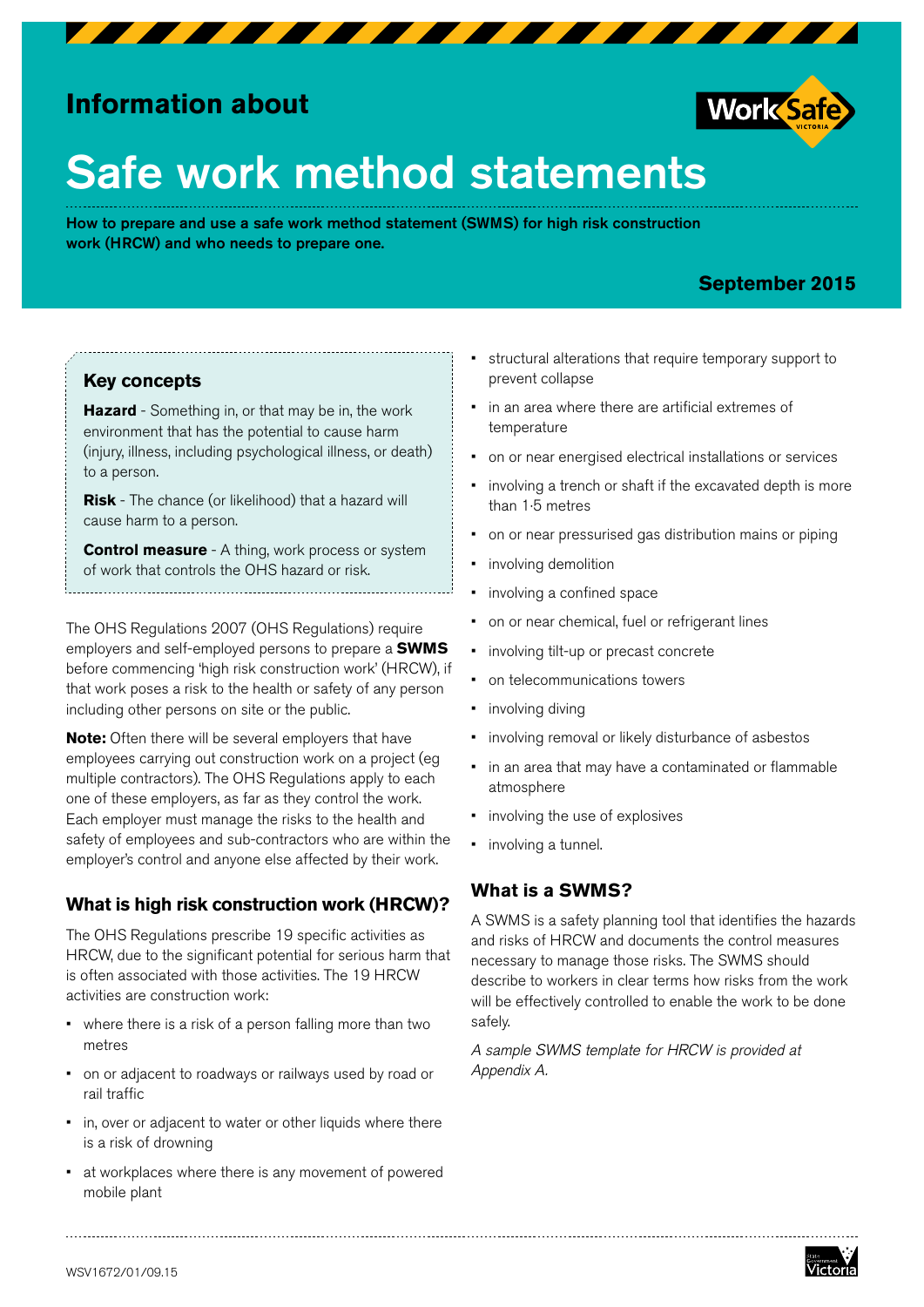#### **Who must prepare a SWMS?**

The duty to prepare a SWMS before commencing HRCW rests with the employer of the employees (or the selfemployed person) intending to undertake HRCW. However, in practice there will often be multiple employers to whom that duty applies (eg the builder and sub-contractors). In such cases, the sub-contractor is normally best positioned to understand and control the hazards and risks associated with the types of HRCW they are engaged to perform. A builder may however, agree to prepare the SWMS on behalf of or in conjunction with their sub-contractor, providing this is done in consultation with affected employees and their health and safety representatives (HSRs).

*Example 1: A builder and a bricklaying sub-contractor need to ensure a SWMS is prepared because their planned works involve temporary propping to prevent structural collapse (HRCW). The bricklaying contractor prepares the SWMS because they are most familiar with the activity, hazards, risks and potential controls; the builder then reviews the SWMS to make sure it is adequate before allowing the HRCW to commence.*

*Example 2: A self-employed excavator operator is to complete an excavation near a public footpath. The person is required to prepare a SWMS because the work involves risk to the health and safety of pedestrians, due to the movement of powered mobile plant (HRCW).* 

# **What needs to be included in a SWMS?**

As a minimum, the SWMS must:

- a) identify work that is HRCW, and
- b) state the hazards and risks to health and safety from that work, and
- c) clearly detail the measures selected to control those risks, and
- d) describe how the risk control measures will be implemented.

The SWMS should also identify the:

- date and location the HRCW is to be performed
- person/s responsible for ensuring selected risk controls are installed and maintained
- names of workers consulted in the document's preparation.

#### **How do I prepare a SWMS?**

This is a typical approach to developing a SWMS:

- assemble the relevant workers, their HSRs and supervisors; ideally at the location of proposed works. Note that there is a legal duty to consult affected employees and their HSRs when identifying hazards or measures to control risk
- review the proposed works and consider any site specific factors with potential to impact the works
- ensure all proposed HRCW activities are identified and hazards and risks listed
- select the risk control measures, and describe them alongside each of the hazards and risks that are listed.

#### **Selecting risk control measures for HRCW**

Where there is a risk to health or safety, first seek to **eliminate** that risk so far as is reasonably practicable (eg by having overhead powerlines de-energised).

If a risk cannot be eliminated, it must be reduced so far as is reasonably practicable, by implementing one (or a combination) of the following:

- a) implementing any hazard-specific controls required by law
- b) **substituting** a lower risk activity, procedure, plant, process or substance (eg using scaffold in preference to ladders)
- c) **isolating** persons from the hazard (eg fence off areas for mobile plant operation)
- d) using **engineering controls** (eg trench shields, guard rails, mechanical ventilation etc.).

*Note: This process should be used to control any risks that are not covered by specific duties in other parts of the OHS Regulations (eg traffic management and sun exposure). For how to control risks arising from hazards such as manual handling, noise, falls, confined spaces, plant and machinery, hazardous substances, asbestos and lead, see those sections of the OHS Regulations.*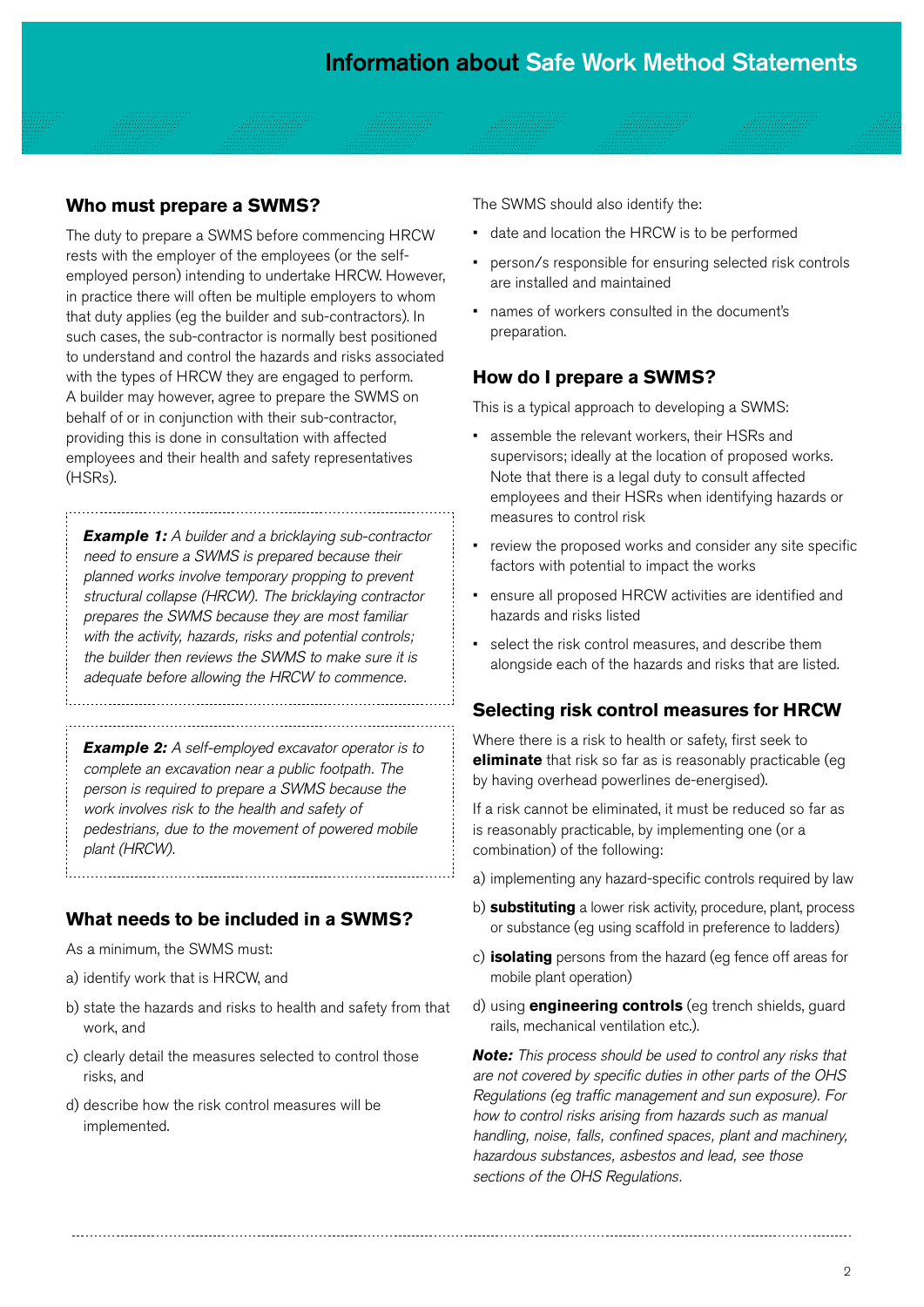If after implementation of the above controls so far as is reasonably practicable, a risk to health or safety still remains, reduce that risk, so far as is reasonably practicable, by using **administrative controls** (eg safety training, work instructions, warning signs, supervision).

If after implementation of administrative controls so far as is reasonably practicable, a risk to health or safety still remains, reduce that risk, so far as is reasonably practicable, by providing **personal protective equipment** (PPE) (eg hearing protection, high visibility clothing, respiratory protection) or a combination of appropriate PPE.

*Example 3: A contractor wins a job to restore a building*  façade; it is known there will be a risk of persons falling *more than two metres (HRCW) so a SWMS will be required. The contractor consults with workers while developing the SWMS, and the group identifies:*

- *• Part of the work can be completed from the ground using paint scraper and roller poles, therefore partially eliminating the risk of falls, however, a risk still remains.*
- *• Where poles can't be used, scaffold will be used in preference to ladders, further reducing the risk of falls by substituting a more effective engineering control.*
- *• A risk remains that persons could fall more than two metres if the scaffold is misused or any 'un-authorised' scaffold modifications occur. The risk will be further reduced by providing training to workers at a toolbox meeting, posting warning signs and ensuring workers are supervised appropriately (ie administrative controls).*

#### **Can a SWMS address matters other than HRCW?**

While there are broader duties to control all workplace hazards and risks, only hazards and risks that are directly related to prescribed HRCW activities need be included in a SWMS.

*Example 4: Workers are installing a roof and there is a risk of persons falling more than two metres. As this is HRCW, it must be addressed in a SWMS. There are also other hazards and risks associated with the work, such as sun exposure and manual handling. Such hazards and risks must still be appropriately managed, however, they don't need to be included in the SWMS because manual handling and sun exposure are not prescribed HRCW.*

Duty holders may still choose to address non-HRCW hazards and risks within a SWMS. But this should not compromise the intended focus on HRCW activities. If too much additional information is presented, the document may stop being effective in identifying and communicating how the HRCW risks will be controlled.

#### **What is a 'generic' SWMS and are they acceptable?**

'Generic' is a term widely used in industry to describe a pre-prepared SWMS which seeks to address a range of hazards that will potentially be encountered by workers during a particular work activity. A generic SWMS is not acceptable unless further work is done to make it 'sitespecific'. This can be done by reviewing and revising it as necessary with regard to its suitability for the specific environment and circumstances in which the HRCW will be performed. Any such review and revision process should follow the steps outlined in the *'How do I prepare a SWMS'* section on page 2.

#### **Are SWMS stored on an electronic device acceptable?**

SWMS in an electronic format (eg on a smartphone) may be acceptable if the persons doing the work have ready access to the document for reference. Consideration should also be given to the format's capacity for revision (if required), and how appropriate worker consultation in the SWMS preparation process might be demonstrated.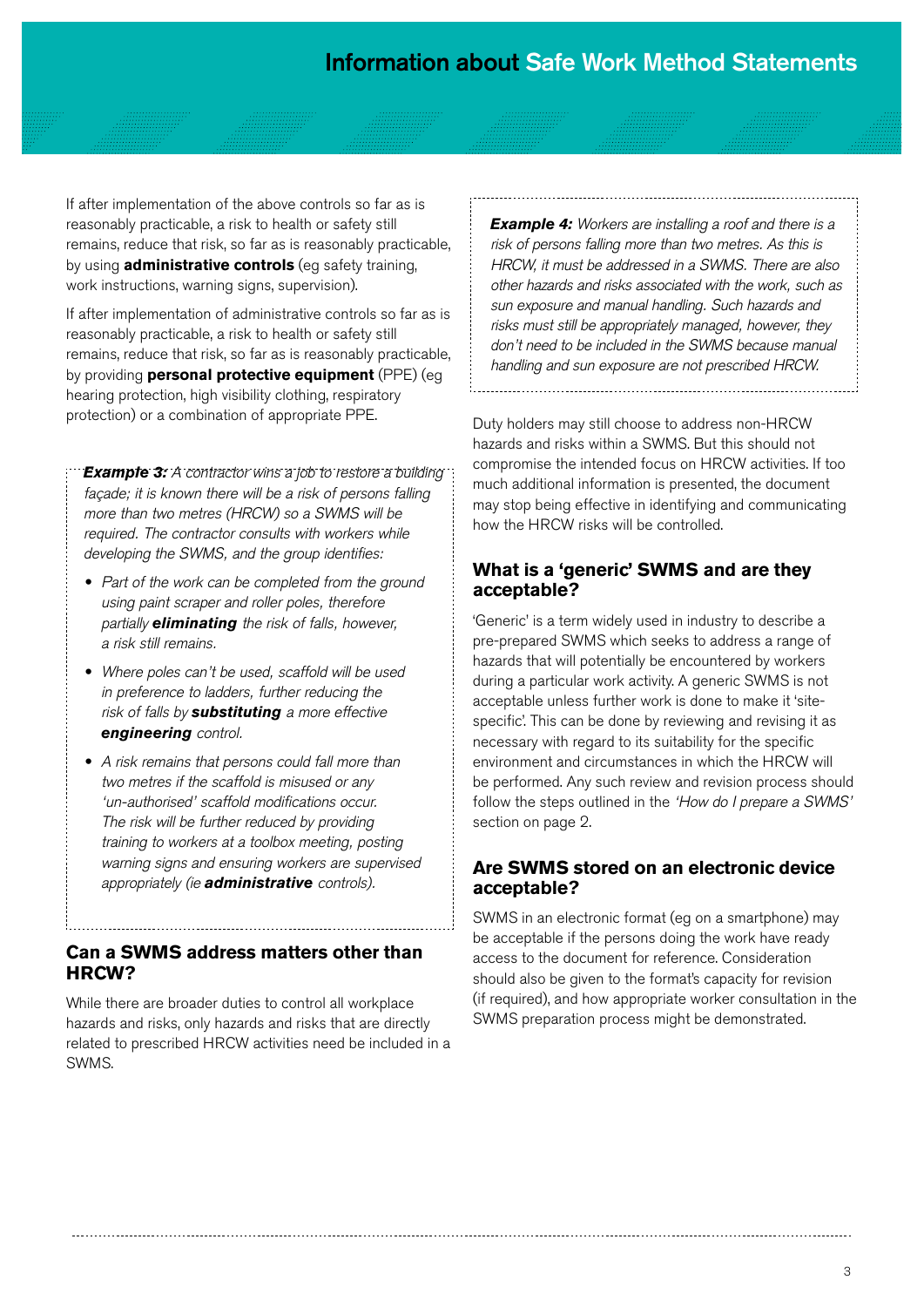#### **Additional duties in relation to SWMS**

- Duty holders (builder and sub-contractor) must ensure that once a SWMS has been developed and implemented, the HRCW to which it relates is performed in accordance with that SWMS.
- If a duty holder becomes aware that there is noncompliance with the SWMS, they must stop the HRCW immediately or as soon as it is safe to do so, and not allow it to resume until the SWMS is complied with or reviewed and revised as necessary.
- The SWMS must be reviewed and, if necessary, revised whenever the HRCW changes or if there is an indication that control measures are not adequately controlling the risks, including after any incident that occurs during HRCW.
- A copy of the SWMS must be retained for the duration of the HRCW.

**Note:** The SWMS should be kept available at the location of the HRCW, where it can be readily referenced by affected persons, or reviewed and revised as necessary.

#### Further guidance on SWMS

Further guidance on SWMS can be found in the WorkSafe publications:

- *• Working safely in general construction*
- *• Working safely in housing construction*
- *• Controlling OHS hazards and risks*

#### Contact details

Call us on: 1800 136 089

Email us at: info@worksafe.vic.gov.au

For more information on occupational health and safety, go to **worksafe.vic.gov.au**

*Note: This guidance material has been prepared using the best information available to WorkSafe Victoria (WorkSafe), and should be used for general use only. Any information about legislative obligations or responsibilities included in this material is only applicable to the circumstances described in the material. You should always check the legislation referred to in this material and make your own judgement about what action you may need to take to ensure you have complied with the law. Accordingly, WorkSafe cannot be held responsible and extends no warranties as to the suitability of the information for your specific circumstances; or actions taken by third parties as a result of information contained in the guidance material.*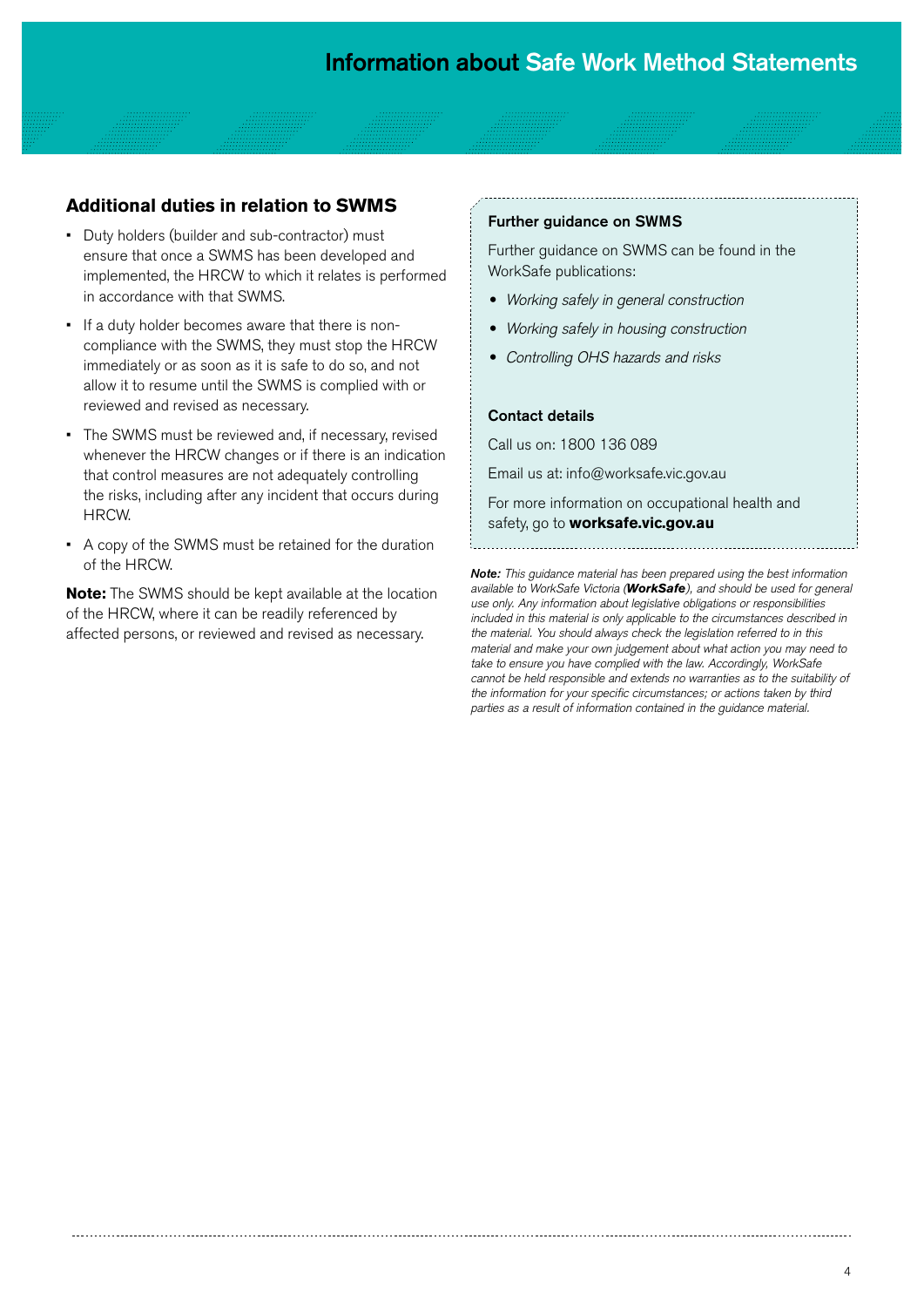### **APPENDIX A – SAMPLE SWMS TEMPLATE FOR HIGH RISK CONSTRUCTION WORK (HRCW)**

**DUTIES: 1)** A SWMS **must** be prepared if proposed works involve any of the HRCW activities listed below and that work poses a risk to the health and safety of any person. **2)** Affected employees and their HSRs must be consulted in the preparation of the SWMS. **3)** Once a SWMS has been developed and implemented, the HRCW to which it relates **must** be performed in accordance with the SWMS. **4)** Duty holders (builder and sub-contractor) **must** stop the HRCW immediately or as soon as it is safe to do so if the SWMS is not being complied with; the HRCW **must** not resume until the SWMS is complied with or reviewed and revised as necessary. **5)** The SWMS **must** be reviewed and if necessary, revised whenever the HRCW changes, or after any incident that occurs during HRCW, or if there is any indication that risk control measures are not adequately controlling the risks. **6)** An employer **must** retain a copy of the SWMS for the duration of the HRCW.

| Direct employer:                                      | <b>Principal contractor (PC)</b><br>(Name and contact details) |  |
|-------------------------------------------------------|----------------------------------------------------------------|--|
| <b>Work supervisor:</b><br>(Name and contact details) | Date SWMS provided to PC:                                      |  |
| <b>Work activity:</b><br>(Job description)            | <b>Workplace and works location:</b>                           |  |

| <b>High risk construction</b><br>work: | $\Box$ Where there is a risk of a person falling more than<br>two metres.                                                                              | $\Box$ On or adjacent to roadways or railways used by road<br>or rail traffic.        | $\Box$ In, over or adjacent to water or other liquids where<br>there is a risk of drowning. |  |
|----------------------------------------|--------------------------------------------------------------------------------------------------------------------------------------------------------|---------------------------------------------------------------------------------------|---------------------------------------------------------------------------------------------|--|
|                                        | $\Box$ At workplaces where there is any movement of<br>powered mobile plant.                                                                           | $\Box$ Structural alterations that require temporary support<br>to prevent collapse.  | $\Box$ In an area where there are artificial extremes of<br>temperature.                    |  |
|                                        | $\Box$ On or near energised electrical installations or<br>services.                                                                                   | $\Box$ Involving a trench or shaft if the excavated depth is<br>more than 1.5 metres. | $\Box$ On or near pressurised gas distribution mains or<br>piping.                          |  |
|                                        | $\Box$ Involving demolition.                                                                                                                           | $\Box$ Involving a confined space.                                                    | $\Box$ On or near chemical, fuel or refrigerant lines.                                      |  |
|                                        | $\Box$ Involving tilt-up or precast concrete.                                                                                                          | $\Box$ On telecommunications towers.                                                  | $\Box$ Involving diving.                                                                    |  |
|                                        | $\Box$ Involving removal or likely disturbance of asbestos<br>(note: preparation of an asbestos control plan is taken to be<br>preparation of a SWMS). | $\Box$ In an area that may have a contaminated or<br>flammable atmosphere.            | $\Box$ Involving the use of explosives.                                                     |  |
|                                        |                                                                                                                                                        |                                                                                       | $\Box$ Involving a tunnel.                                                                  |  |

| Person responsible for ensuring compliance with SWMS:                                                                 | Date SWMS received:             |  |
|-----------------------------------------------------------------------------------------------------------------------|---------------------------------|--|
| What measures are in place to ensure compliance with the<br><b>SWMS?</b> (eg direct supervision, regular spot checks) |                                 |  |
| Person responsible for reviewing SWMS control measures<br>$\log PC$ 's representative):                               | Date SWMS received by reviewer: |  |
| How will the SWMS control measures be reviewed?                                                                       |                                 |  |
| <b>Review date:</b>                                                                                                   | <b>Reviewer's signature:</b>    |  |